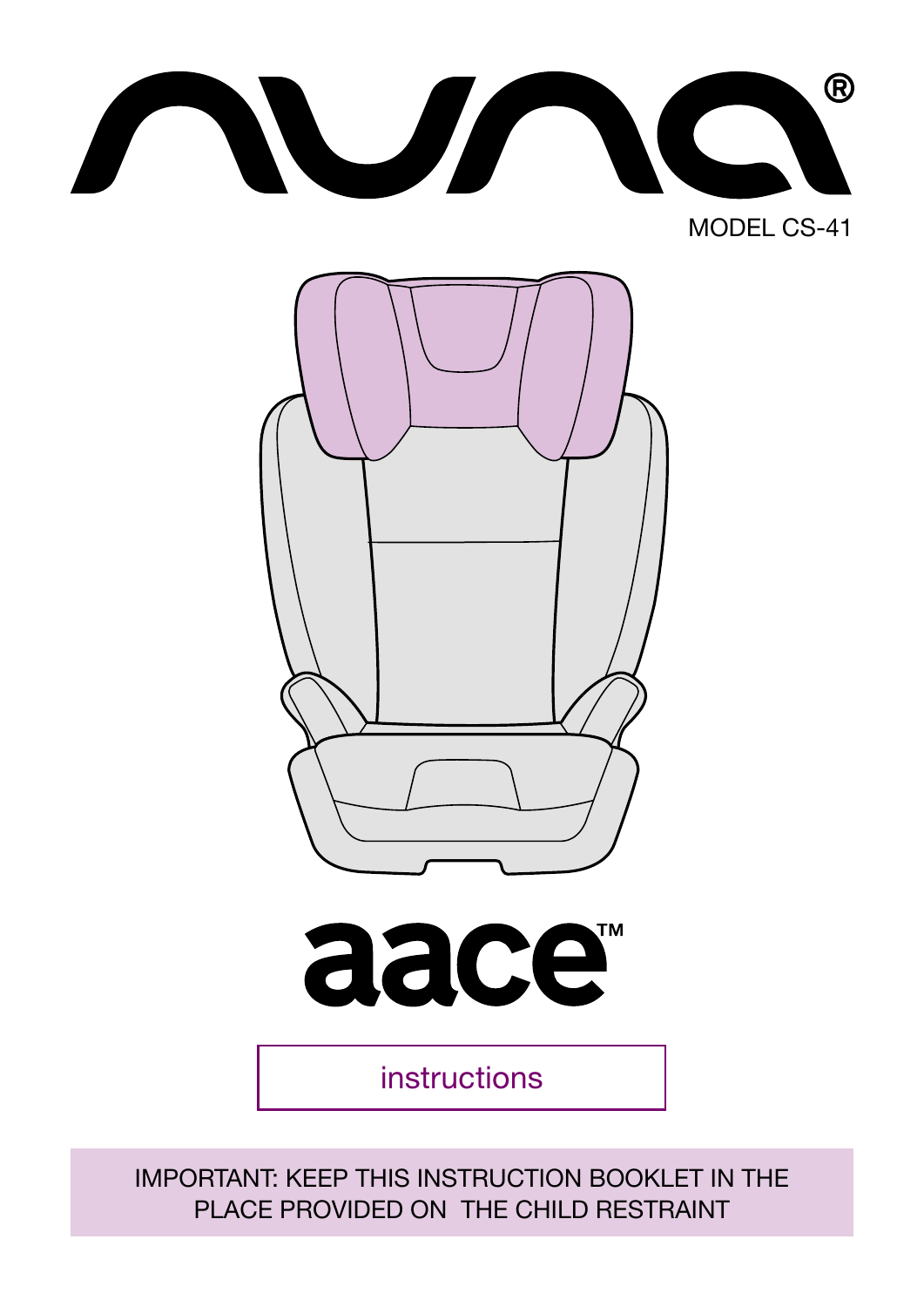#### Please keep this Instruction Booklet in the storage area under the seat for future reference.

DO NOT USE THIS CHILD RESTRAINT UNTIL YOU HAVE READ AND UNDERSTOOD THE INSTRUCTIONS IN THIS USER GUIDE AND IN YOUR VEHICLE OWNERS MANUAL

## **Contents**

| Extra Side Impact Protection 14                |
|------------------------------------------------|
|                                                |
|                                                |
|                                                |
|                                                |
|                                                |
|                                                |
|                                                |
|                                                |
| Tether Strap Anchorage - Installation  24 & 25 |
| Care, Maintainance and Storage 26              |
|                                                |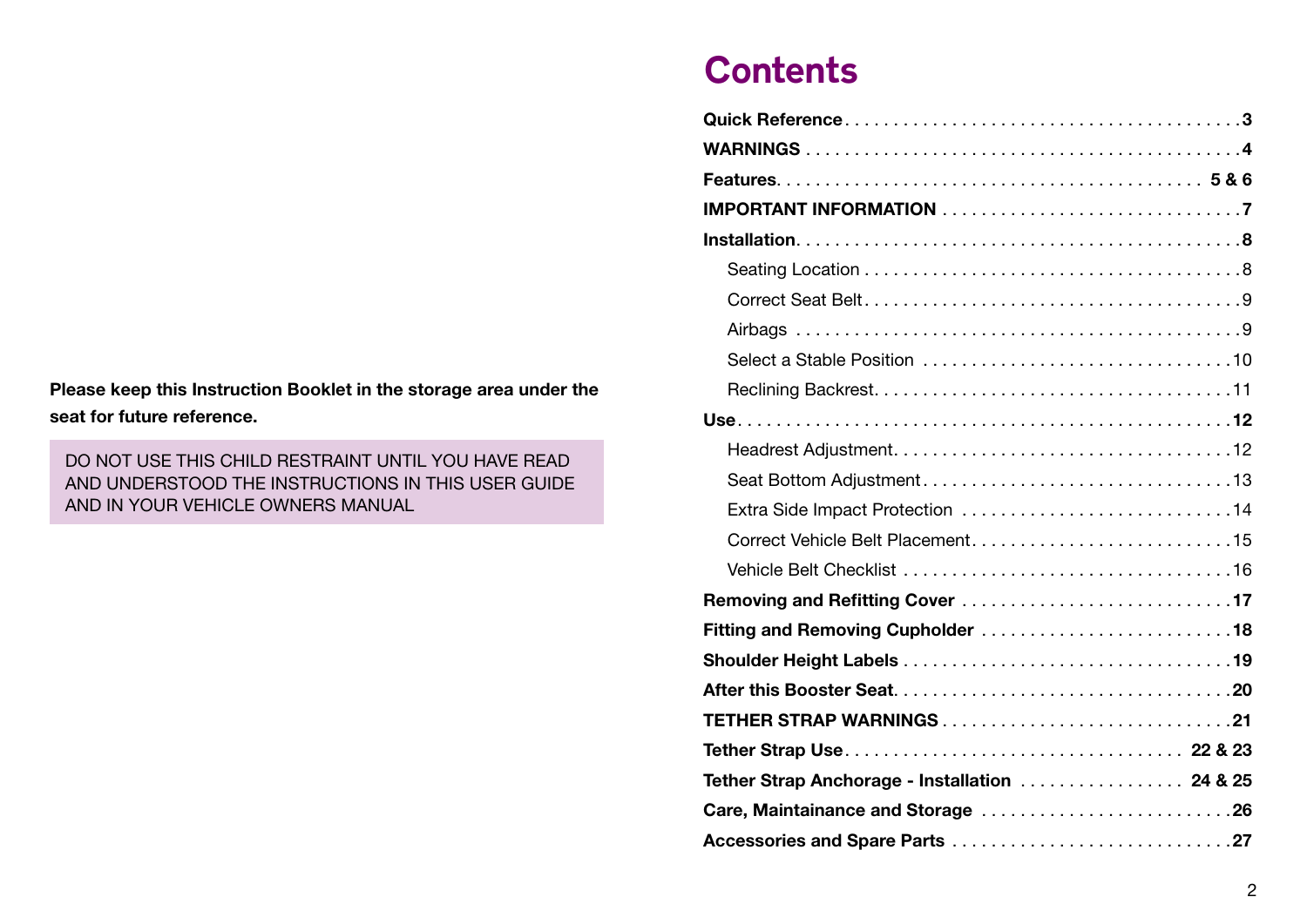# Quick Reference

IMPORTANT: Also read the detailed instructions that follow this quick reference



Suitable for children from approximately 4 years of age to approximately 8 years. See page 7 for more detailed information.

### **A** WARNING

- DO NOT LEAVE CHILDREN UNATTENDED IN THE CAR
- Use the restraint exactly as shown in the Instructions.
- Supervision of children is needed because they may be able to undo buckles.
- DO NOT USE WITH JUST A LAP BELT. You must use with a lap-sash seat belt.
- Do not alter or modify this restraint.
- This child restraint is not approved for use with any connectors that connect to the car's ISOFIX low anchorages
- The lap part of the seatbelt must be firmly across the thighs and the sash strap fitted diagonally across the chest and shoulder.
- Do not allow the restraint to come into contact with polishes, oils, bleach and other chemicals.
- Destroy the restraint if it has been in a severe crash, even if no damage is visible.
- Repairs must only be done by the manufacturer or agent.
- DO NOT USE THIS RESTRAINT WITHOUT THE COVER.

THIS RESTRAINT MUST BE USED IN CARS WITH FORWARD-FACING SEATS WITH A LAP-SASH SEATBELT. THIS BOOSTER SEAT IS NOT SUITABLE FOR USE WITH A CHILD HARNESS.

NOTE: The warnings on this page are those required by the Australian and New Zealand Standard AS/NZS 1754 for this type of child restraint. Other warnings specific to this particular child restraint will be found throughout these instructions.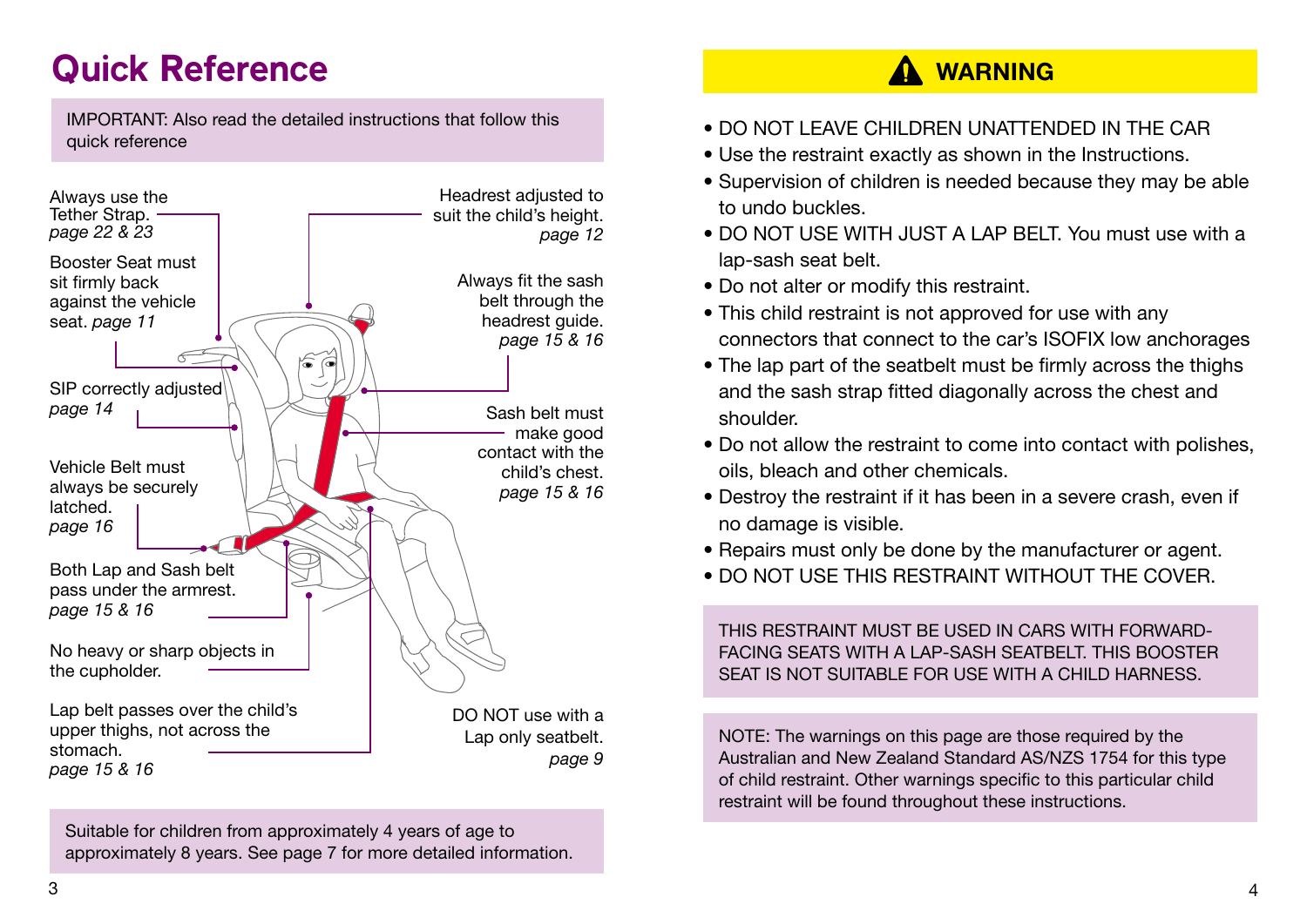### Features - Front View

### Features - Back View

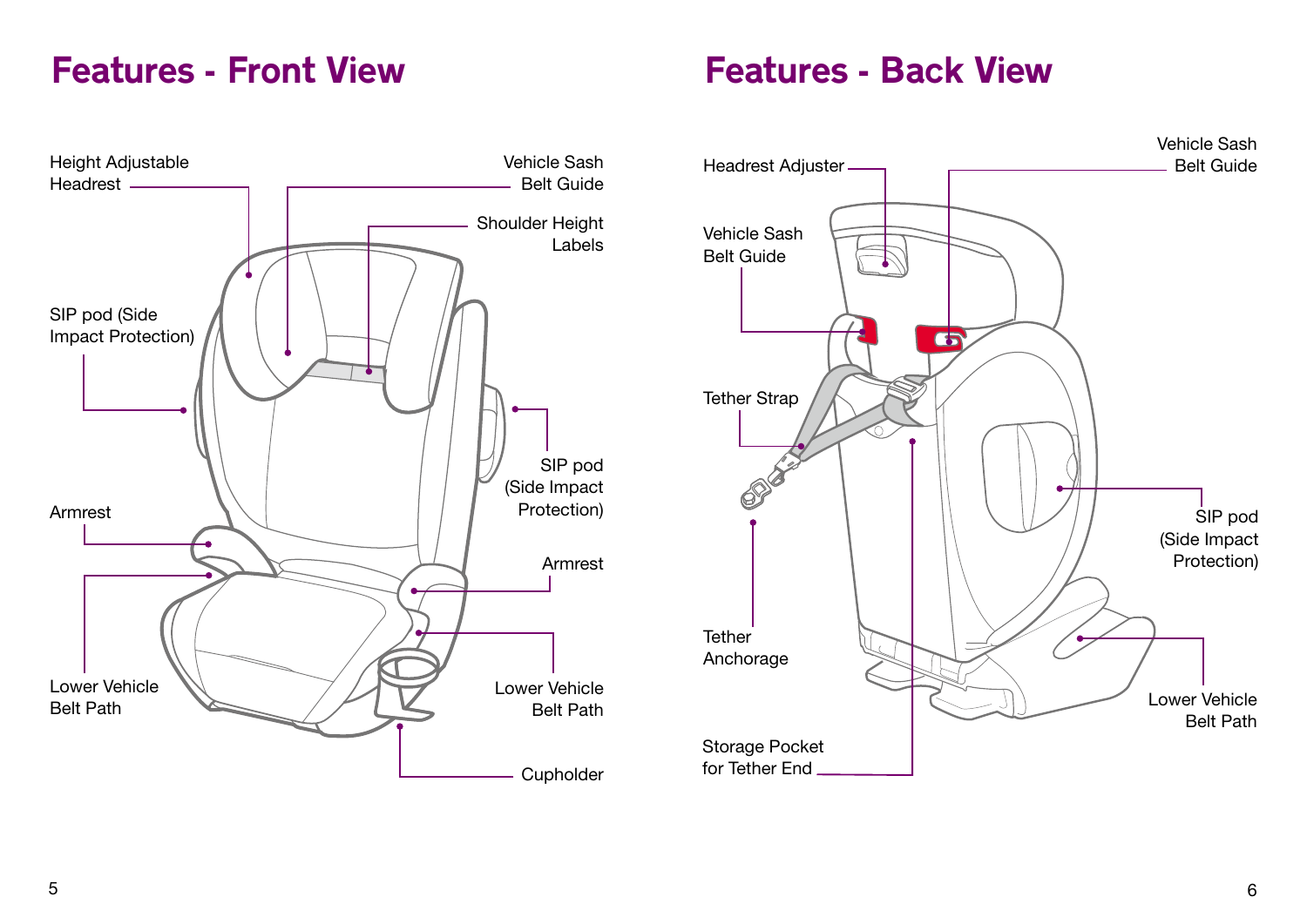# IMPORTANT INFORMATION

This Child Restraint is: To be used with a lap-sash seatbelt by a child whose shoulders are above the lower shoulder height marker with head restraint in the lowest position (approximately 4 years of age) until the child's shoulders reach the upper shoulder height marker with the head restraint in highest position (approximately 6 to 8 years of age). See facing page.

- Continue to use this booster seat until the child reaches this limit. Children are safest in a booster seat until their shoulders reach the upper shoulder height marker of the booster seat.
- Do not use this restraint until child's shoulders are above the lower shoulder height marker with the head restraint in the lowest position.
- If the knees do not bend in front of the vehicle seat cushion continue to use a booster seat.
- Ensure that children have adequate ventilation and shade when in the vehicle.
- Seat Belt extenders are not recommended. If the vehicle seat belt is not long enough to secure the restraint seek advice from a child restraint fitter.
- An unsecured booster seat can be thrown around and may injure occupants in a sharp turn, sudden stop or crash. Remove it or make sure that it is securely belted in the vehicle.
- Read carefully the whole of the instructions for the installation, and in the event of doubt about the method of installation, consult the child restraint manufacturer or agent, or a child restraint fitting station authorized by the relevant transport authority, or in New Zealand, consult the agent for the vehicle.

# Installation

### Seating Location

The safest position for this booster seat is in the centre rear of the back seat provided it is fitted with a lap/sash seat belt and a tether anchorage.

DO NOT use the front seating position unless there is no rear seat and there is a tether strap mounting position available behind the front seat.

NOTE: In some vehicles (mostly utes or pickups), the tether strap mounting position is behind the vehicle seat backrest and is so close to the back of the booster seat that the tether cannot be tensioned. In this case refer to a licenced child restraint fitter for advice.





#### CHILD RESTRAINT INSTALLATION LAW (AUSTRALIA)

For Booster Seats: A passenger who is 4 years old or older, but is less than 7 years old, must not be in the front row of a motor vehicle that has 2 or more rows of seats unless all of the other seats in the row or rows behind the front row are occupied by passengers who are also under 7 years old.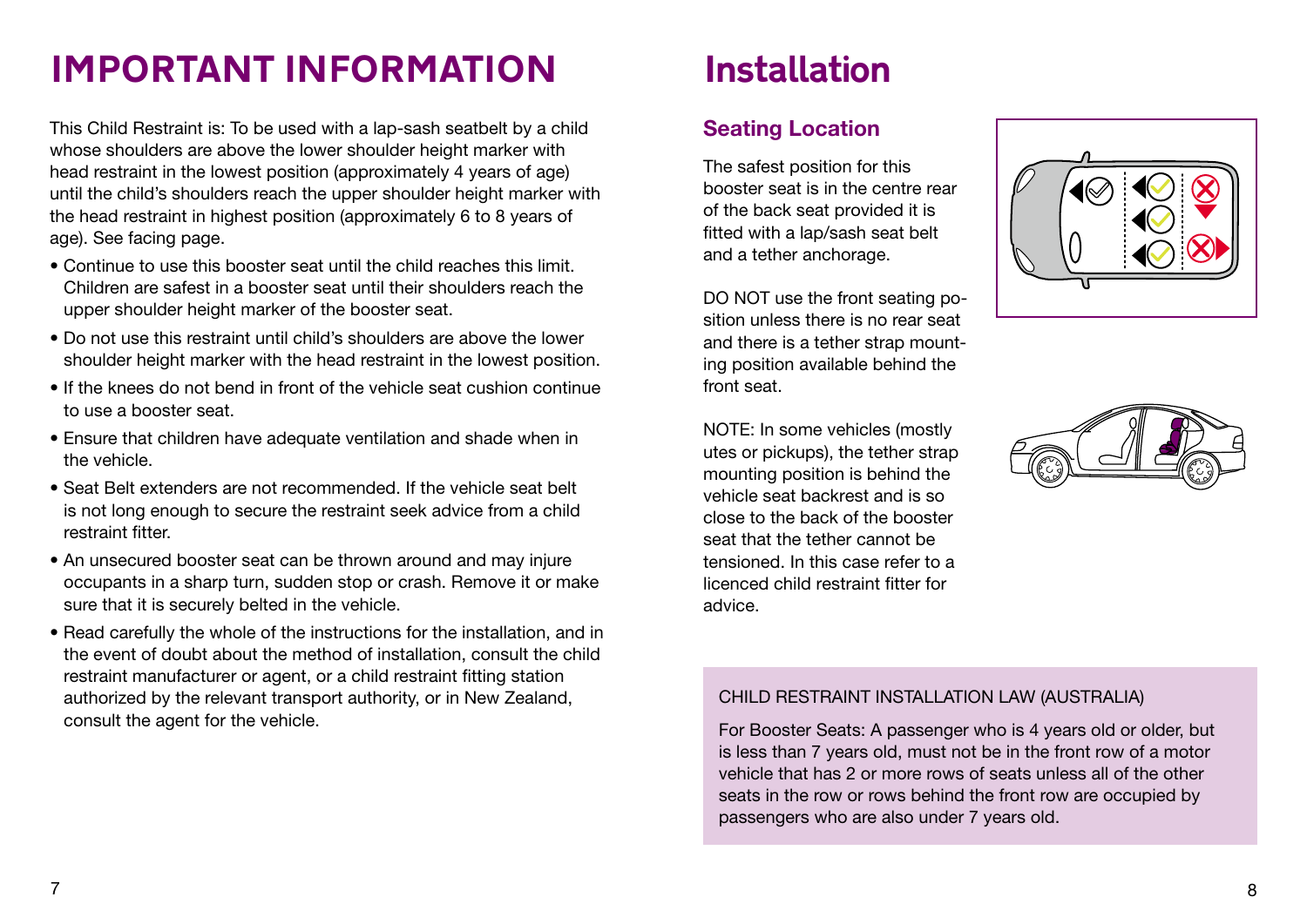### Correct Seat Belt

Use only the vehicle's lap and shoulder belt when restraining a child in this booster seat.

DO NOT use a lap belt only. The centre rear seating position can be used ONLY if there is a lap and shoulder belt seat belt in that seating position.

DO NOT use the centre rear position if there is a lap belt only.





### Select a Stable Position

Before using the Booster Seat check the suitability of the seating position.

Place the Booster Seat on the vehicle seat. Push it firmly into place. Check that it is stable and if not try another position in the vehicle.

NOTE: in some vehicles the recommended centre rear position is raised and the booster will not sit securely on it. In this case use an outboard position.

Front Seat Airbags - if using the front seating position and the vehicle is fitted with a front airbag in this position move the front seat back as far as possible.

Side or Seatbelt Airbags - if your vehicle has side or seatbelt airbags consult the Vehicle Owners Handbook for information regarding suitable child restraint installation positions. If in doubt refer to a licenced child restraint fitter for advice.

If the Booster Seat is stable connect the Tether Strap (see pages 22 and 23).



Airbags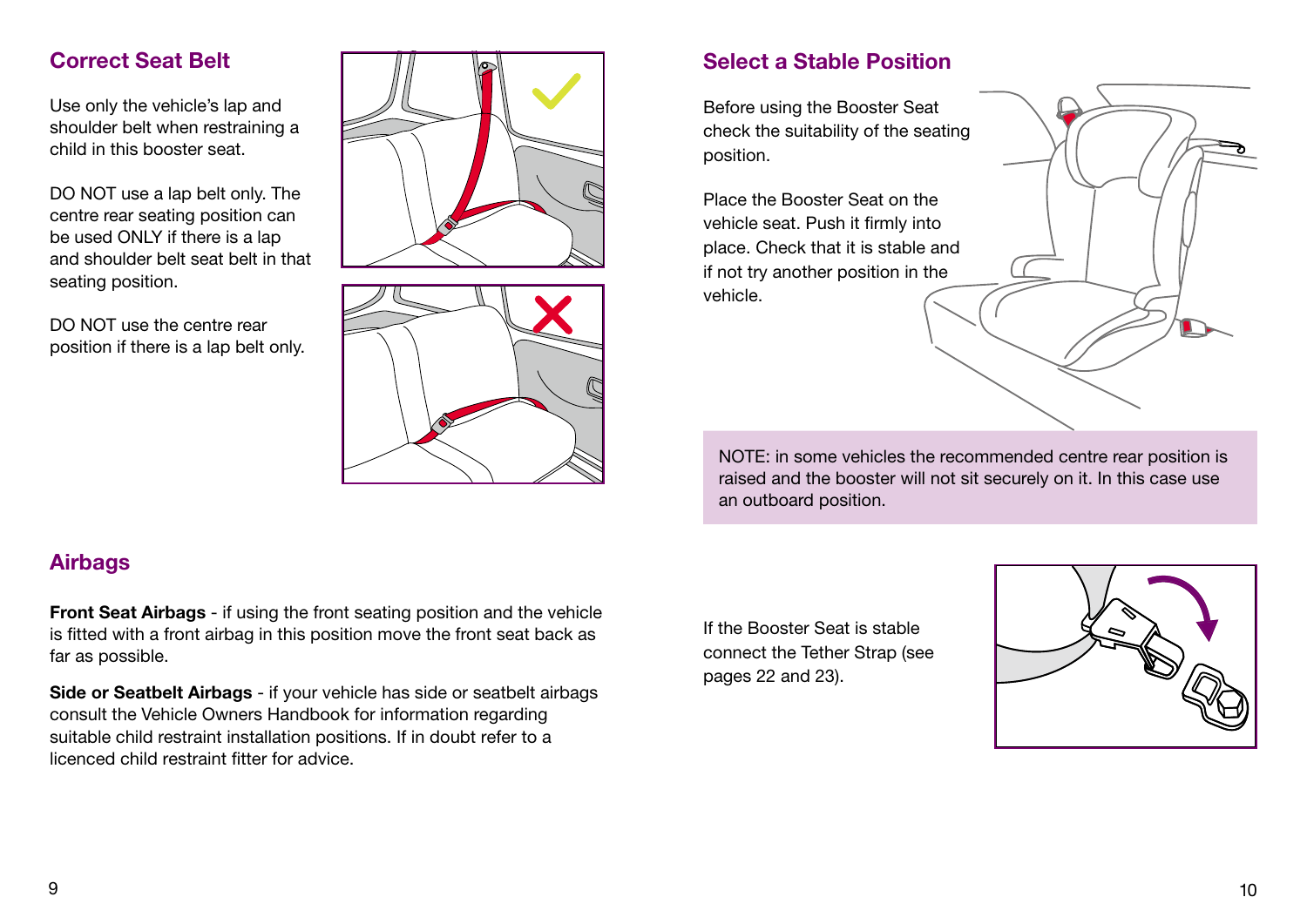### Reclining Backrest

Vehicle seats have different shapes and some have a greater backrest angle than others.

The backrest of the AACE can be pushed back to better fit a more reclined vehicle seat.





Always have the backrest a close fit to the back of the vehicle seat backrest.

DO NOT try to recline the backrest past the second position.



# Use

### Headrest Adjustment

Squeeze headrest release lever until locking mechanism disengages, raise or lower headrest as required. As the headrest rises the width of the sides will automatically increase.





Headrest should be just above the shoulders.

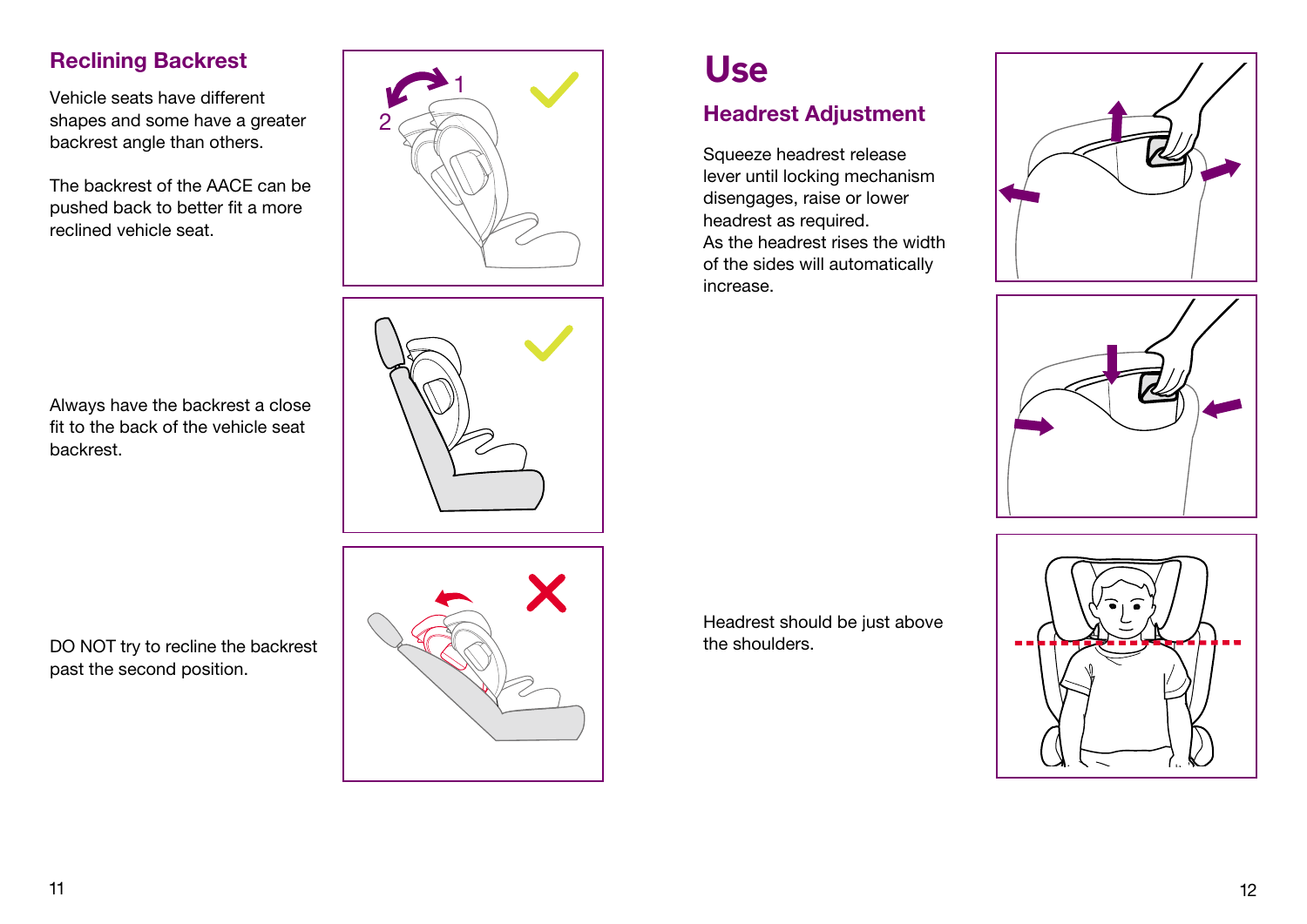### Seat Bottom Adjustment

The seat bottom can be pulled forward to suit bigger children.

#### To adjust:

Reach under the seat pad, locate the release lever, press this upwards.

Slide the seat pad forward or back as required.

There are three positions for the best fit.



### Extra Side Impact **Protection**

There are SIP pods on each side of the backrest.

When the booster seat is installed in an outboard position the SIP pod closest to the door can be extended to keep the booster further away from the door in an impact.

To extend simply pull the pod out. To retract push the button in.

Do not extend the pod on the side facing into the vehicle or when the booster seat is installed in the centre seating position.



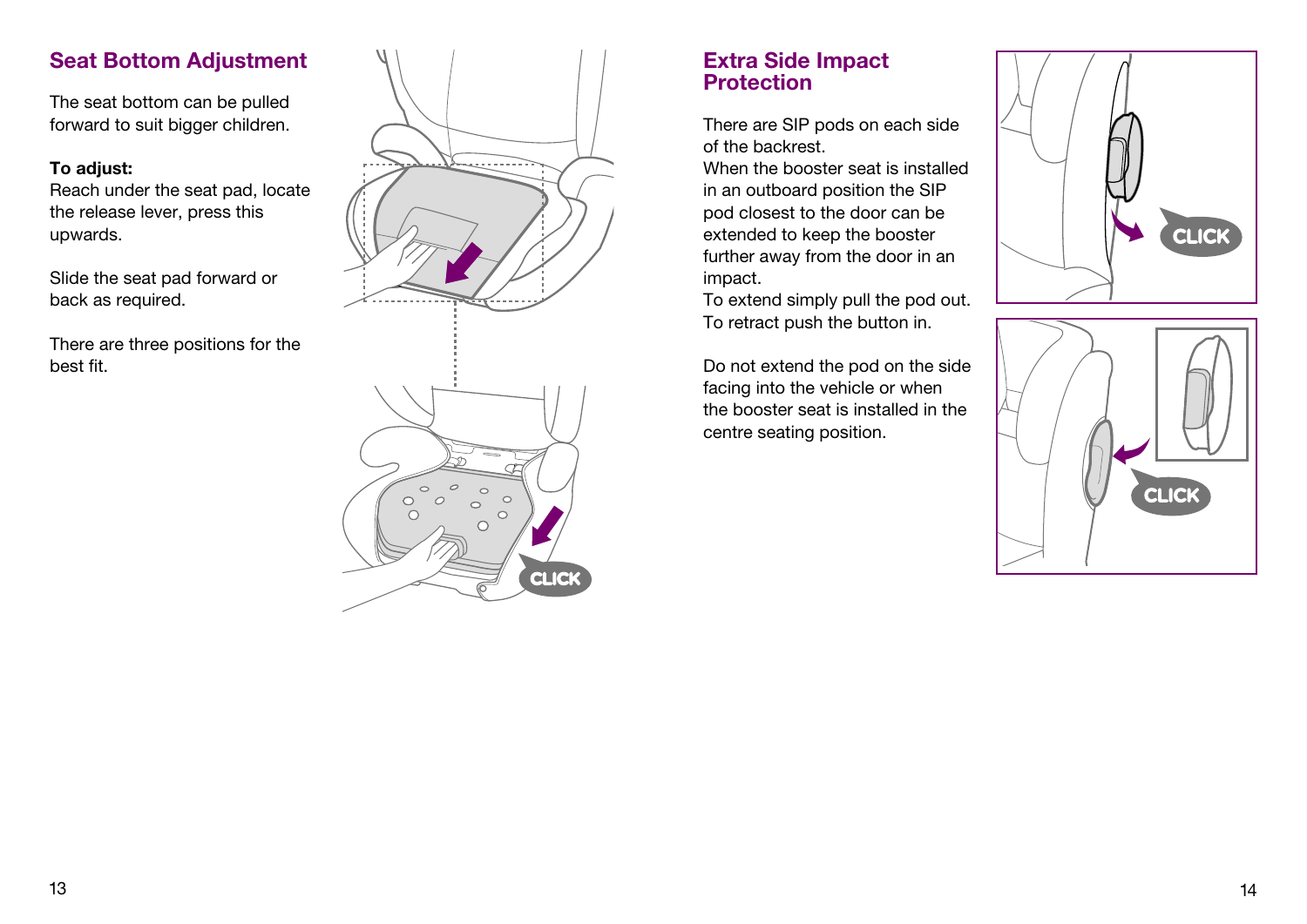### Correct Vehicle Belt Placement

Place child on seat. Check headrest height and adjust if necesssary. See page 12.

Pass sash belt through the guide under the headrest.

Connect the vehicle belt. Check that it is securely engaged.

Ensure the belt is not putting pressure on the child's neck and can slide freely through the guide. Ensure the sash belt has good contact against the child's chest.

NOTE: the belts must pass under the armrests and across the child's upper thighs.

The lap belt must not be in contact with the child's stomach. In the event of a crash or sudden stop a lap belt moving into a child's stomach can cause serious injury.

# ALWAYS USE THE SASH GUIDE





### Vehicle Belt Checklist

#### CORRECT VEHICLE BELT PATH

The cover has labels marking the correct vehicle belt path.

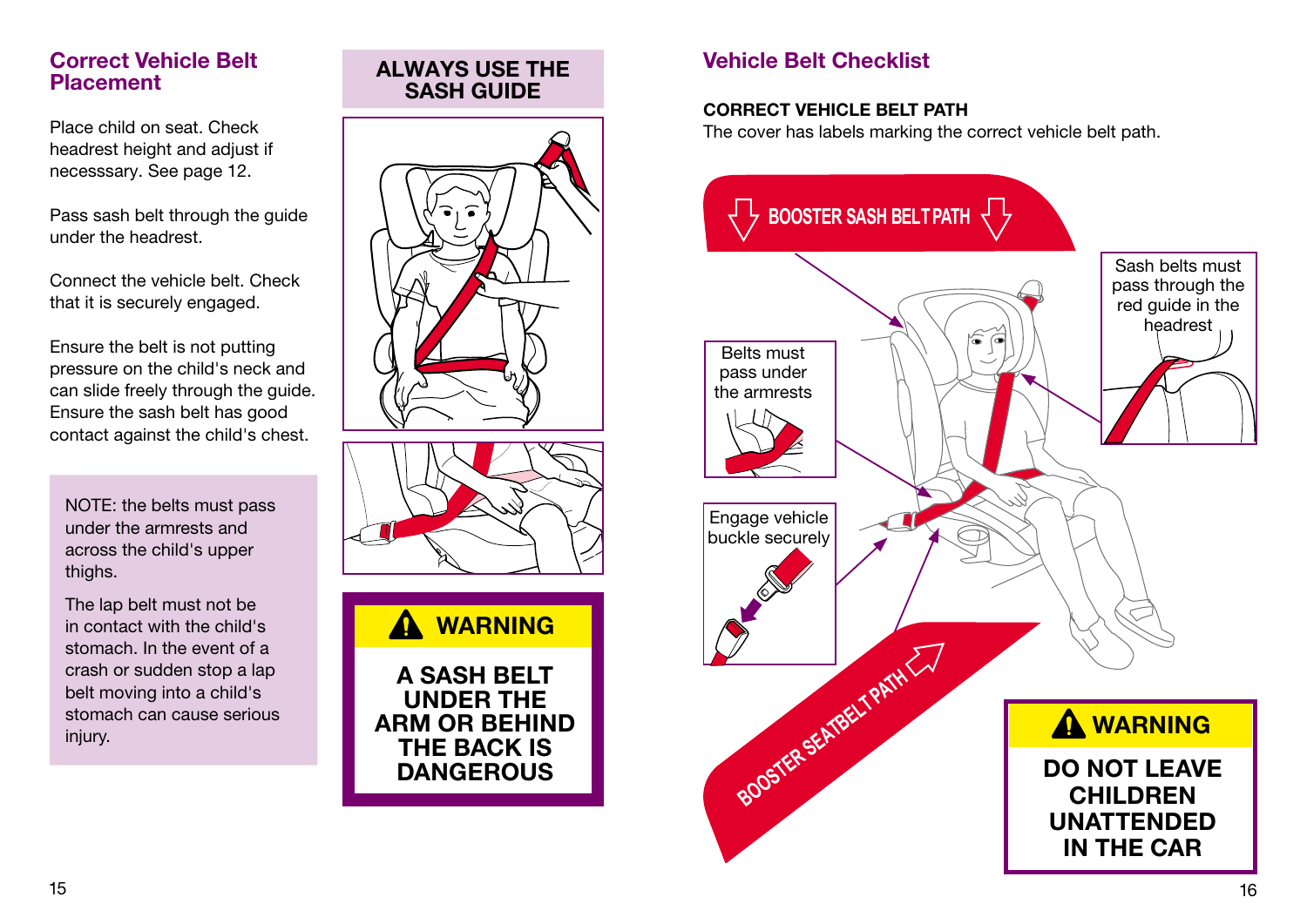## Removing and Refitting Cover

#### Seat Pad

Remove the Cup Holder. Release the bottom edges of the seat pad by releasing the 6 snaps and remove.

#### Seat Back

Release the 2 snaps at the lower back, unhook the 4 elastic bands on the back side and remove the cover by lifting it over the headrest.

#### Headrest

Raise to highest position, unhook 4 elastic bands and remove. Start by pulling the top edge forwards.

To refit the cover reverse the steps above.

VERY IMPORTANT: Only replace the cover with a manufacturer's supplied replacement cover with identical shoulder height markers or a replacement cover meeting AS/NZS 8005.





## Fitting and Removing Cupholder

To fit: insert cupholder clip through opening in cover and into matching slot in the base.

To remove: hold cupholder firmly and pull upwards.



IMPORTANT: the cupholder must be securely fitted into the slot in the base, if not it may dislodge.

NEVER PLACE CONTAINERS WITH HOT LIQUIDS IN THE CUPHOLDER.

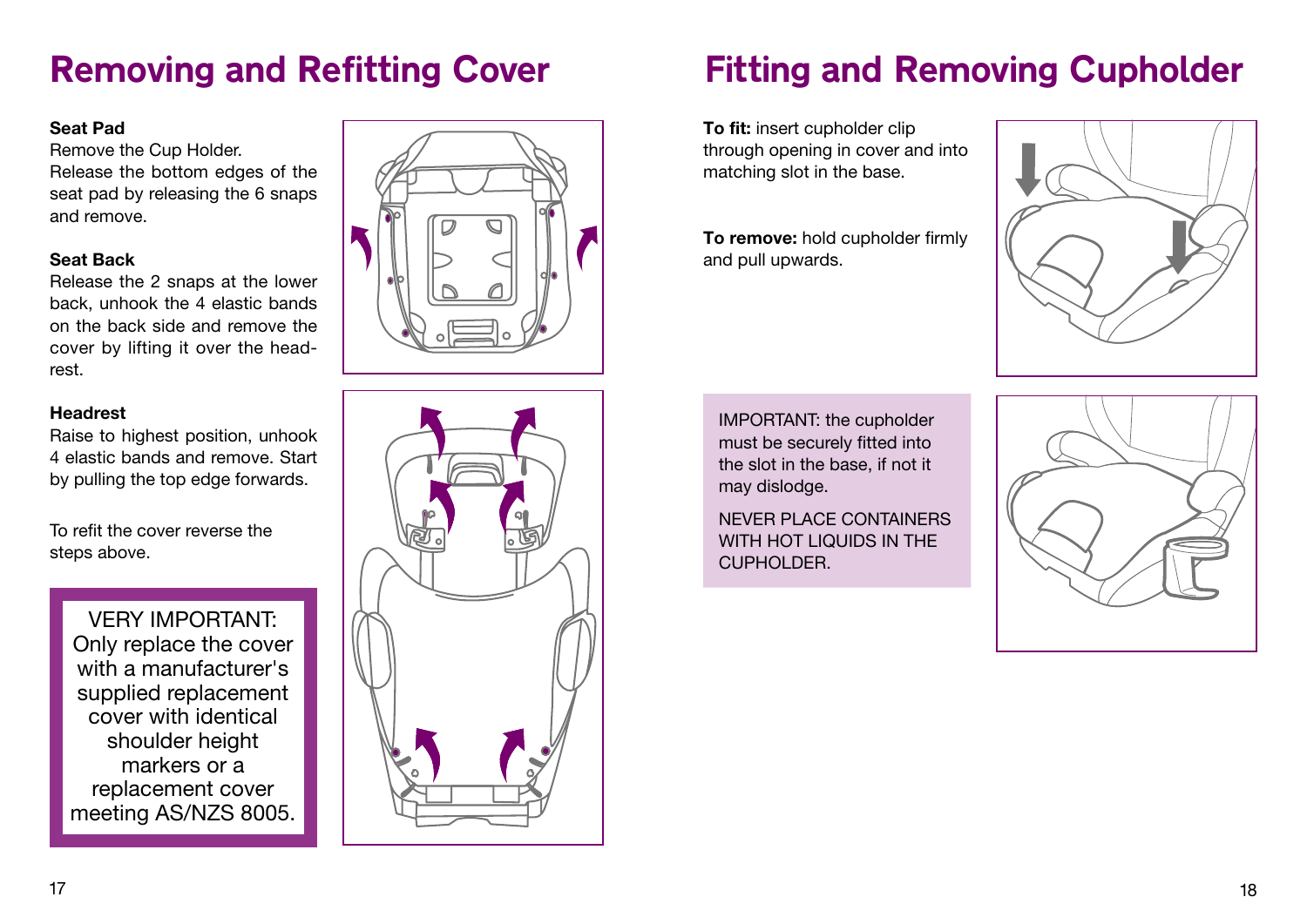# Shoulder Height Label

## After this Booster Seat

Shoulder Height Label: this booster seat is rated as suitable for children from approximately 4 years to 8 years. The exact sizing is determined by the shoulder height label.

When a child is sitting on the booster seat with their back firmly up against backrest, the top of their shoulders must be between the dotted lines on the shoulder height label.

Adjust the headrest height if necessary to reposition the lines. If their shoulders are above the dotted line when the headrest is fully up, or below the dotted line when the headrest is fully down, do not use the booster seat.



**SHOULDERS BELOW THIS LINE WHEN HEADREST AT HIGHEST POSITION**

**SHOULDERS ABOVE THIS LINE WHEN HEADREST AT LOWEST POSITION**

After your child has outgrown this booster seat they will be big enough to sit on a vehicle seat without a child restraint.



IMPORTANT: if when sitting on the vehicle seat, the child's lower legs are not able to bend at the knees they should remain in the booster seat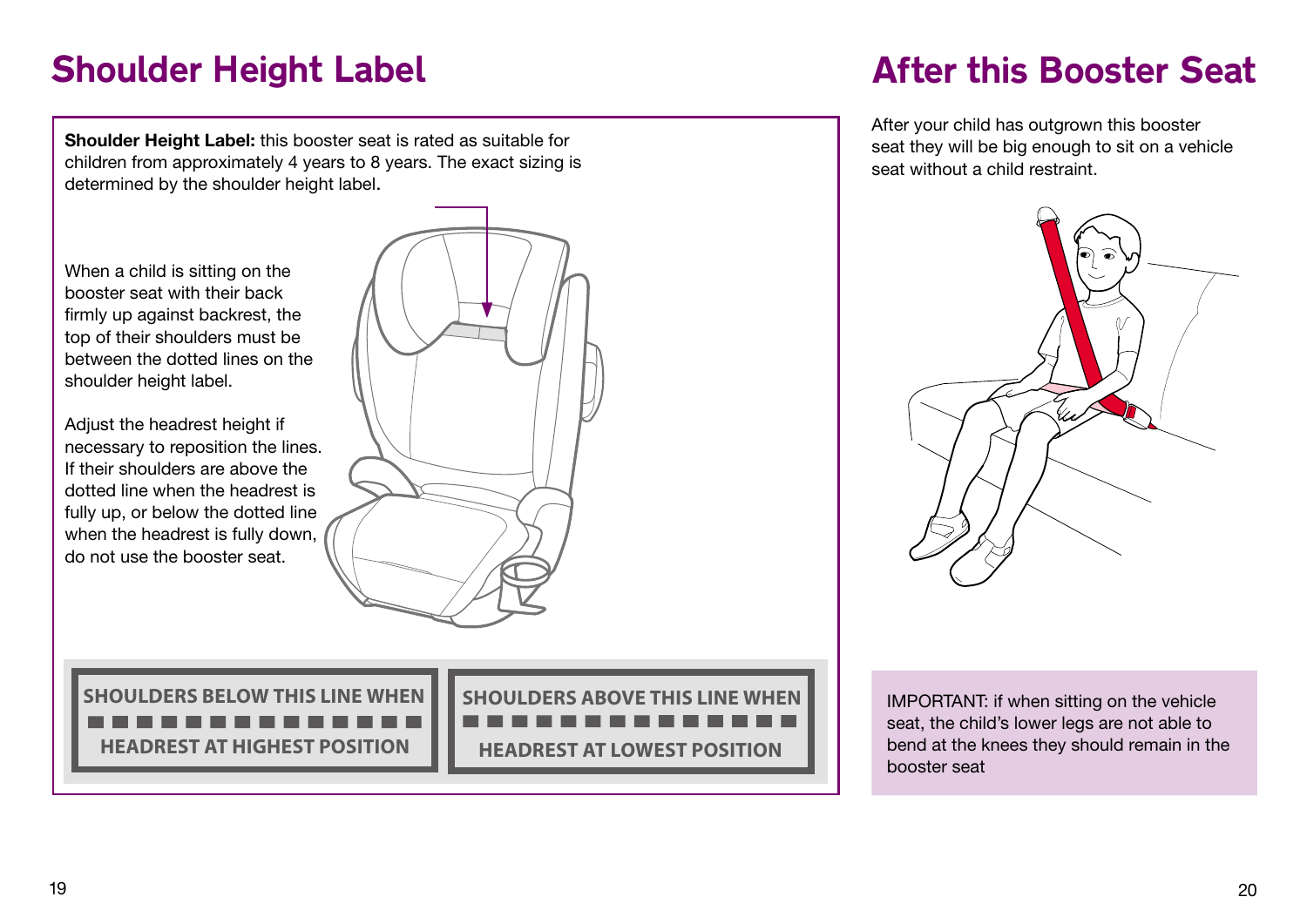### **A TETHER STRAP WARNINGS**

THIS RESTRAINT MUST BE ATTACHED TO A CHILD RESTRAINT UPPER ANCHORAGE POINT IN THE CAR.

REFER TO CAR OWNERS HANDBOOK FOR LOCATION OF ANCHORAGE POINTS.

REFER TO A CHILD RESTRAINT FITTING STATION IF NO ANCHORAGE POINTS ARE IN THE MOTOR CAR.

Always secure the loose end of the top tether strap to prevent it hanging out of the car or being accessible by the child. It should be stored in the pocket attached to the back of the cover.

THIS RESTRAINT IS NOT SUITABLE FOR USE WHERE THE TOP TETHER STRAP MAY FALL INTO A SPLIT IN THE SEAT BACK OR OFF THE SIDE OF THE SEAT.

In some vehicles without a fixed parcel shelf an extension tether strap may be required. These are available in several different lengths and can be obtained from child restraint retail outlets.

ALWAYS ATTACH HOOK AND REMOVE SLACK.

CAUTION: CHILDREN CAN BE INJURED OR RESTRAINTS AND TOP TETHER STRAP DAMAGED BY UNSECURED CARGO IN A COLLISION.

SECURE OR REMOVE HAZARDOUS CARGO BEFORE USING THIS CHILD RESTRAINT.

## Tether Strap Use

This booster seat has a tether strap permanently attached to the backrest. This is an essential part of the booster seat's safety systems and must always be used.



IMPORTANT: Even when the booster seat is not occupied ensure the tether strap is connected so that in the event of a sudden stop or accident the booster seat will not move about and possibly cause injury.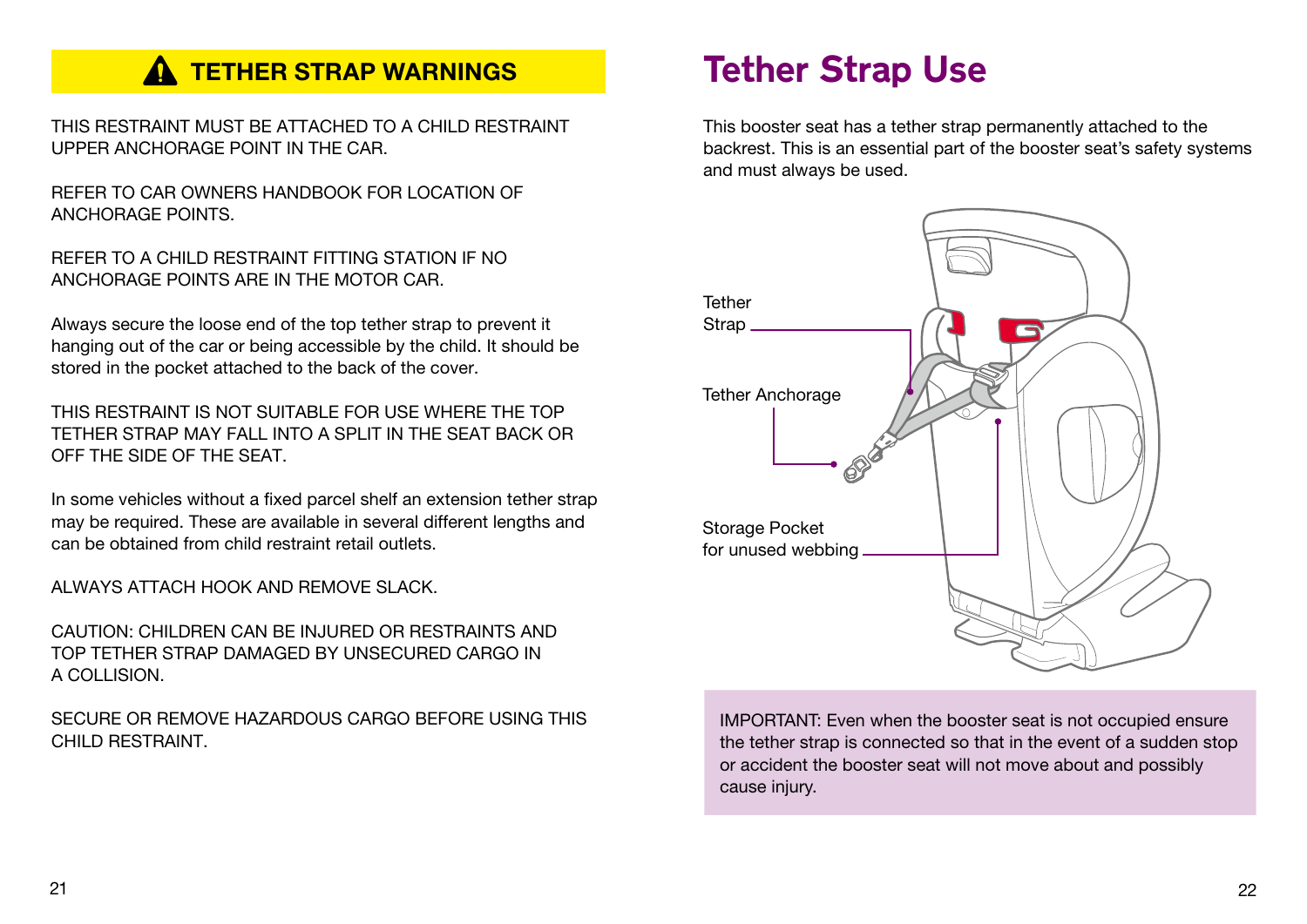#### Always connect the snap hook securely to the anchorage fitting.







## Tether Strap Installation

If the car is fitted with a child restraint anchorage point:

Locate the anchorage point behind the rear seating position (consult the vehicle owners handbook for location of the anchorage point). Remove the thread plug from the parcel shelf/floor/ roof and install the attachment bolt as shown opposite.

CAUTION: DO NOT OVERTIGHTEN THE AT-TACHMENT BOLT. MAXIMUM TORQUE 20Nm.



### A WARNING

CHILD RESTRAINTS MUST NOT BE ATTACHED TO UNSOUND METAL OR WOOD OR SYNTHETIC STRUCTURES. WHEN DRILLING THE 9 MM HOLE DO NOT DRILL THROUGH FUEL LINES, FUEL TANKS, ELECTRICAL WIRING, OR RADIO SPEAKERS. WEBBING STRAPS MUST BE PROTECTED FROM SHARP CORNERS AND EDGES. THE ANCHOR FITTING MUST BE USED ONLY AS DESCRIBED ABOVE. IT MUST NOT BE HOOKED ONTO ANY OTHER OBJECT.

Adjust the tether as shown.

The anchor fitting must be aligned as shown unless stated otherwise in the vehicle owners handbook.

If drilling a new hole, select a position on the centre line of the seating position, and no closer than 100 mm from the front edge of the parcel shelf.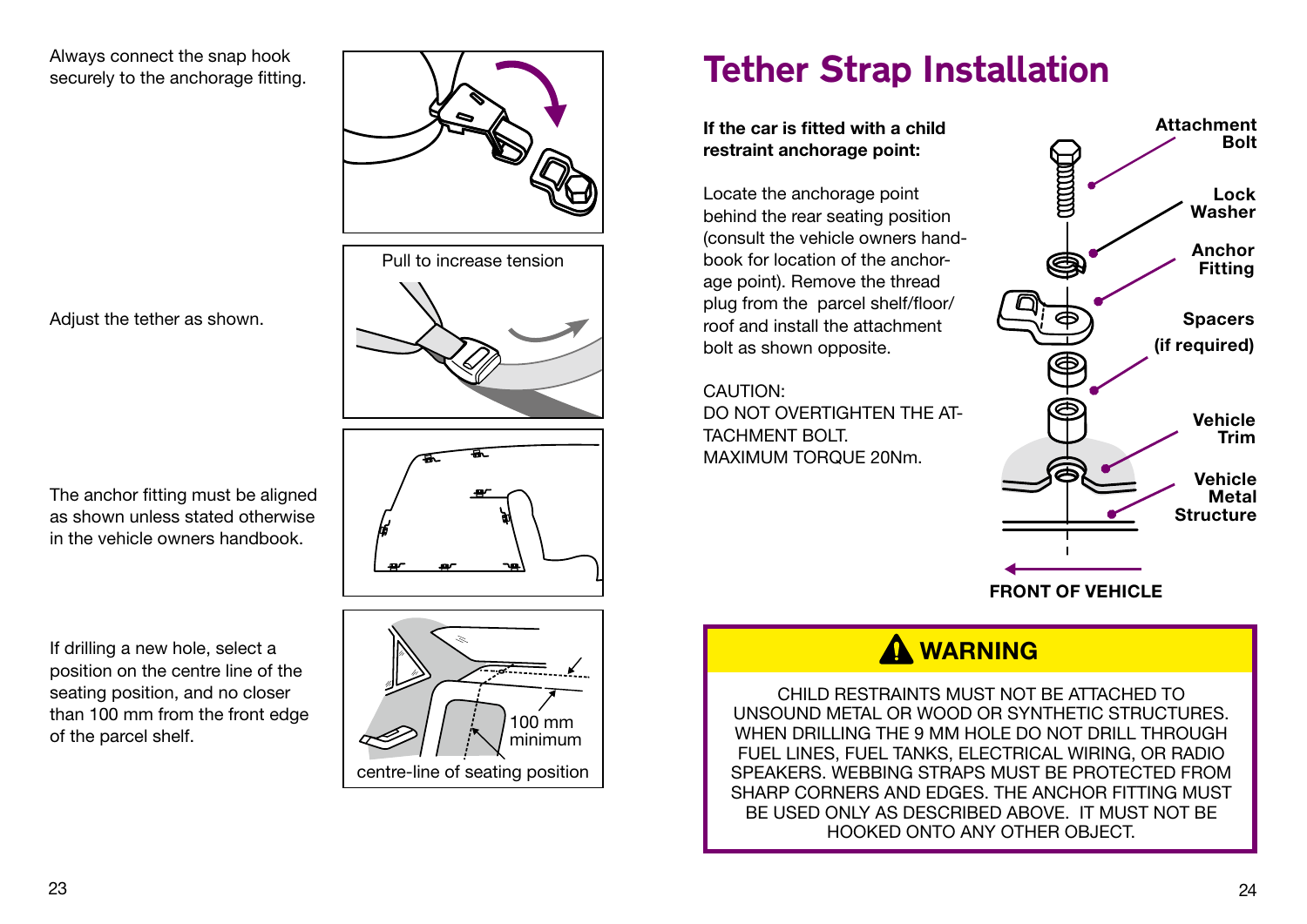## Tether Strap Installation

If the car is not fitted with a child restraint anchorage point:

For sedans only—drill a 9 mm hole in the parcel shelf on the centre line of the seating position as shown on page 23. Install the anchor bolt as shown opposite. For vehicles other than sedans—In Australia, consult your nearest child restraint fitting station or traffic authority for vehicle inspection to find the best, correct position for the placement of the anchorage point, and for the correct attachment bolt length and use of spacers. In New Zealand, consult the agent for the vehicle.



FRONT OF VEHICLE

## Care, Maintenance and Storage

#### Seat Cover

Wash with warm water (under 30°C) and mild detergent.

Do not iron.

Do not bleach or dry clean.

Do not twist the soft goods to dry with great force. It may leave the seat cover with wrinkles.

Hang dry the seat cover in the shade.

#### Plastic and Metal Parts

Use only mild detergent, water and a soft cloth to clean the car seat shell, handle and harness straps. Air dry.

Do not use undiluted detergent, or other solvents to clean - these may cause damage.

#### Top Tether Straps

Either spot clean or replace.

Do not immerse the top tether strap in water.

#### Storage

Remove the booster seat from the vehicle seat if not in use for a long period of time.

Store the booster seat in a cool, dry place where your child cannot access it.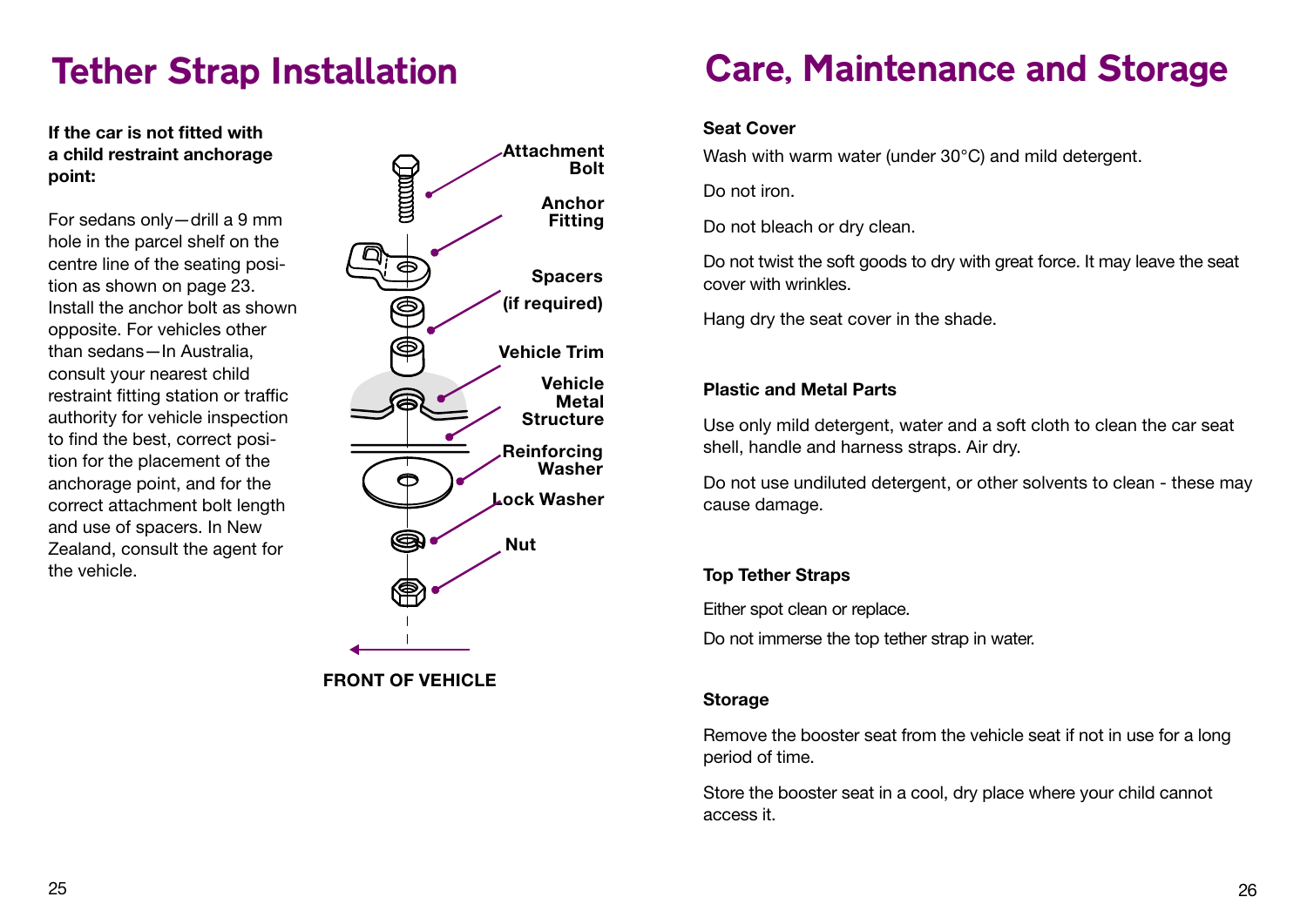### Accessories and Spare Parts

#### Accessories

DO NOT add accessories, toys, padding or other items to the child restraint unless provided by Nuna.

Aftermarket accessories (i.e. items not provided in the box with the child restraint), may not have been tested for use with this child restraint and if used, may lower the level of protection offered possibly leading to injury or death.

Any aftermarket accessory used should be compliant with AS/NZS 8005 (Accessories for child restraints for use in motor vehicles) and stated as suitable for use with this child restraint.

#### Spare Parts

If spare parts are required contact the retail outlet from where the restraint was purchased or contact the Australian distributor for the location of your nearest repair agent.

Repairs must only be done by an approved repair agent.